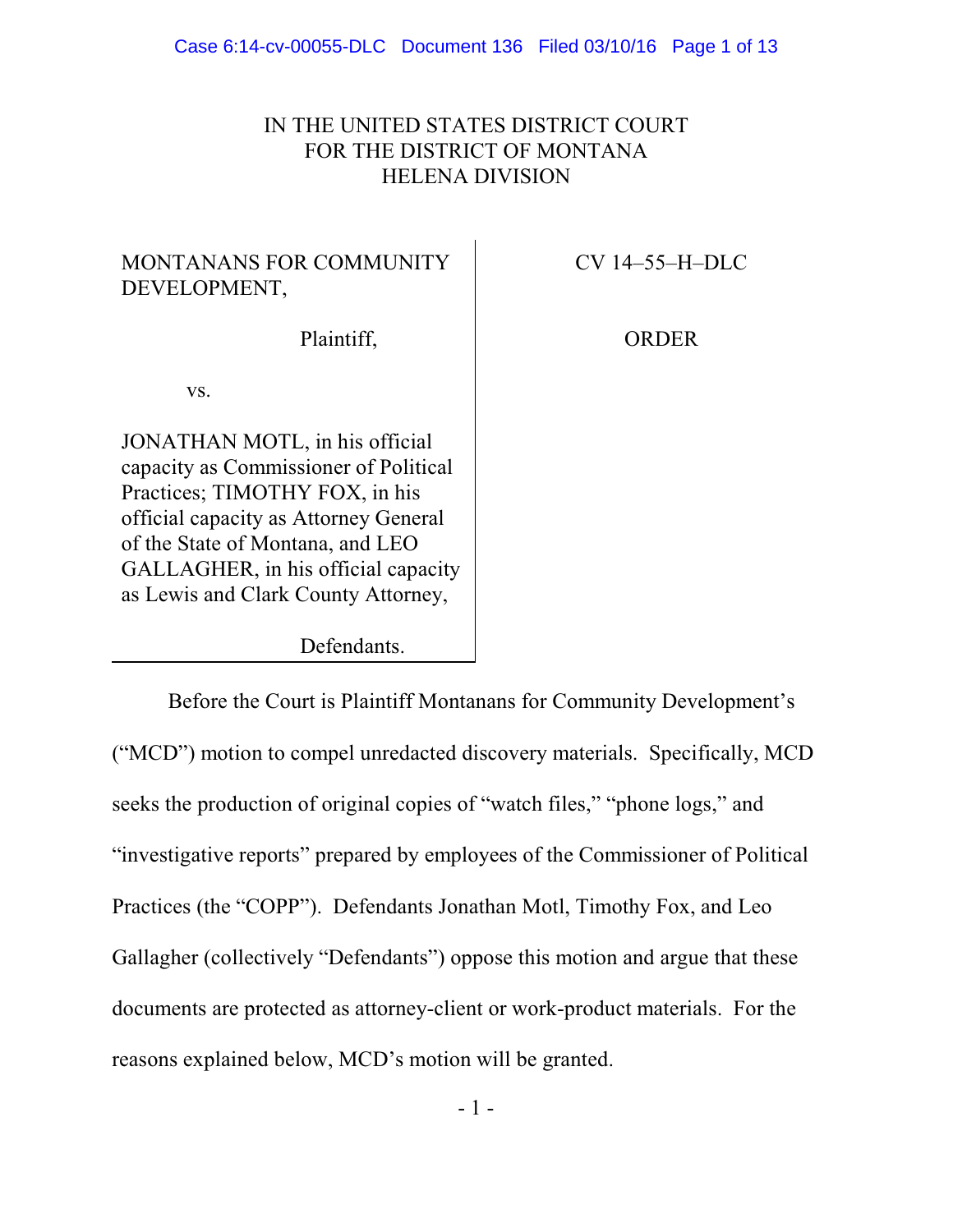## **I. Background**

This case involves a constitutional challenge to Montana's election disclosure laws and the manner in which they have been enforced. This order, however, deals with the proper scope of discovery and whether the COPP shall be compelled to provide unredacted copies of various documents sought by MCD.

On September 1, 2015, MCD requested the production of copies of all "watch files," "phone logs," and "investigative reports" in the COPP's office. These documents were created by employees of the COPP following the receipt of complaints alleging violations of Montana's disclosure laws and the resulting investigations. The COPP responded to MCD's request and objected to production on the grounds that the request was "overly broad, overly burdensome, irrelevant, and does not appear calculated to lead to the discovery of admissible evidence." (Doc. 109-3 at 3.) The COPP also objected to the production of the "phone logs" and "investigative reports" on the grounds that these documents "may be protected from disclosure by both the attorney-client privilege and the work product doctrine." $109-3$  at 5.) The COPP further objected on the

 $1$  Though MCD presently seeks disclosure of so-called "watch files," the COPP's responses to MCD's Second Request for Production state that these materials either no longer exist, have been incorporated into existing investigatory files, or were made available for review and copying. (Doc. 109-3 at 3–4.) As such, the Court considers this request moot and focuses the rest of its analysis on MCD's motion to compel production of the materials designated as "phone logs" or "investigative reports."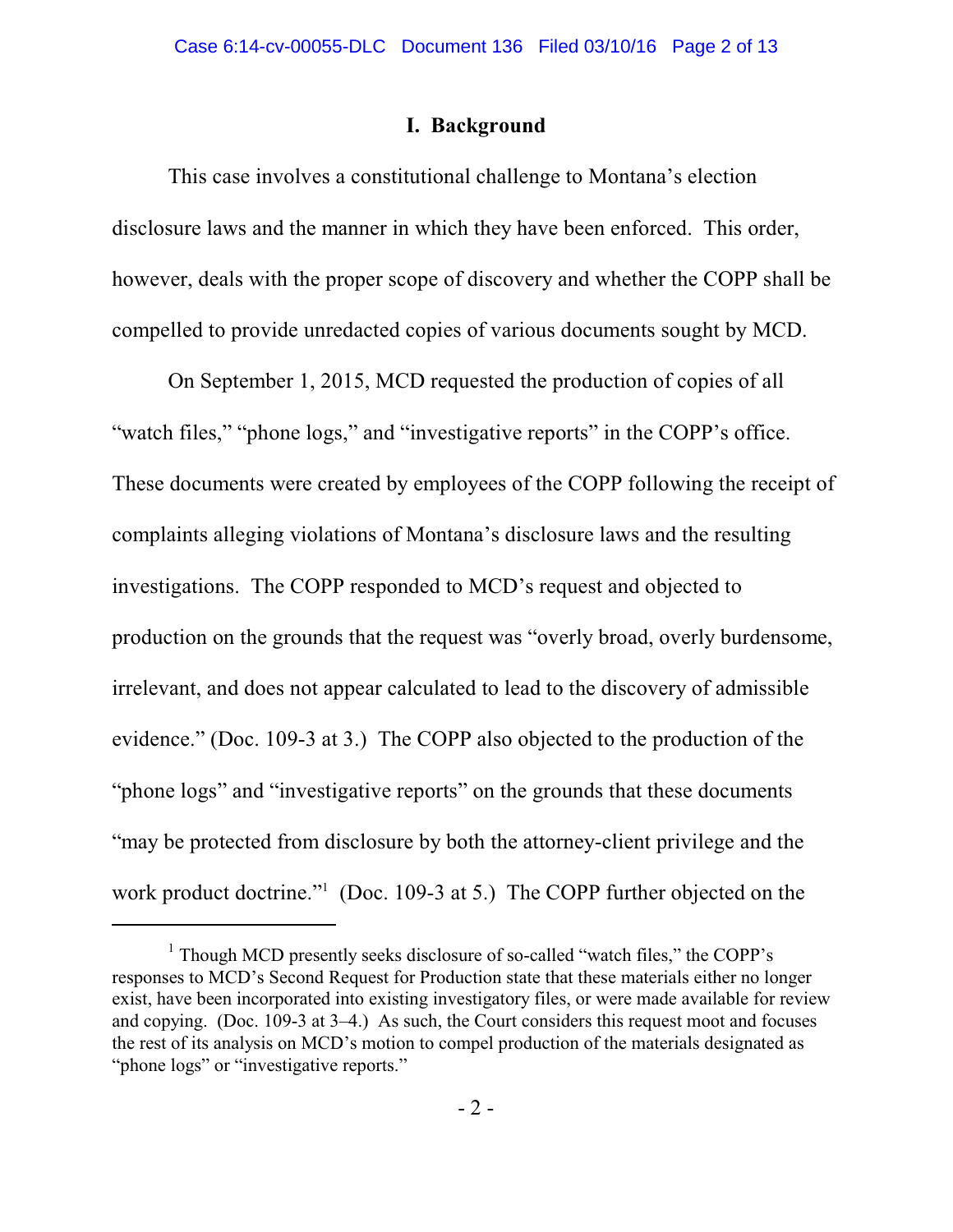grounds that these materials contained confidential and personal information.

Curiously, without waiving its objections, the COPP further stated that MCD would be allowed to review these materials for a "modified in camera inspection." (Doc. 109-3 at 6,7.) The COPP provided that MCD could inspect and identify the particular "watch files" or "investigative reports" it wanted copied, and the COPP would provide copies of these documents after redacting information it deemed: (1) confidential; (2) personal in nature; (3) protected by attorney-client privilege; or (4) protected by the work-product doctrine.

In further emails between the parties, the COPP stated that an employee of the COPP would be present during the inspection and limited the inspection to only counsel for MCD. The latter limitation, the COPP stressed, would be implemented "to avoid inadvertently waiving confidentiality or privilege" by allowing private citizens to inspect these materials. (Doc. 109-4 at 10.) The COPP argued that allowing non-attorneys to view these materials, such as MCD's President Bill Coate, would enable these individuals to later testify about the materials at trial, implicating confidentially and privilege concerns.

Over the next few months, counsel for MCD made four trips to the COPP's office for inspections. During these inspections, MCD's counsel was not allowed to take notes. MCD further states that its attorney was never required to sign a

- 3 -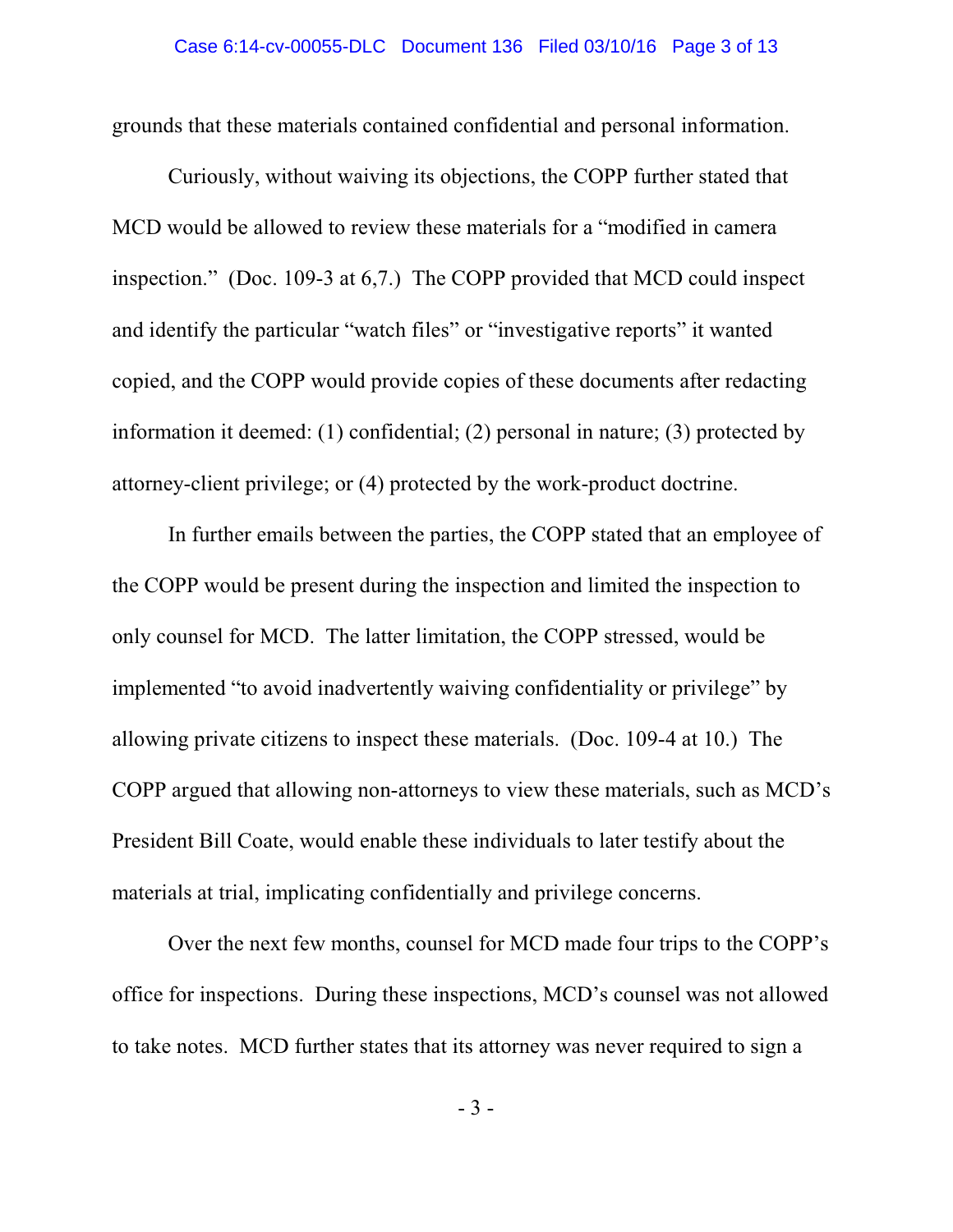non-disclosure or confidentiality agreement.

In late 2015 and early 2016, MCD received redacted responsive documents from the COPP concerning the materials requested. MCD also received a privilege log from the COPP asserting multiple privileges, including attorneyclient and work-product privilege. Shortly after receiving these redacted materials, MCD contacted the COPP by letter asserting that it had waived any privilege it now claims when it allowed MCD's attorney to inspect these materials.

Defendants responded to this assertion by pointing out that MCD was made aware of the COPP's confidentiality and privilege concerns during the parties' correspondences. Further, MCD was made aware of the confidentiality and privilege concerns in-person when the materials were inspected. Defendants then appear to assert that because the COPP gave notice of its confidentiality and privilege concerns, and MCD did not object, MCD entered into an informal confidentiality and privilege agreement. MCD now argues before this Court that Defendants waived any privilege for these materials and moves to compel their production.

### **II. Analysis**

Federal Rule of Evidence 37 allows a party seeking mandatory Rule 26(a) disclosures to move for an order compelling their production. Fed. R. Civ. P.

- 4 -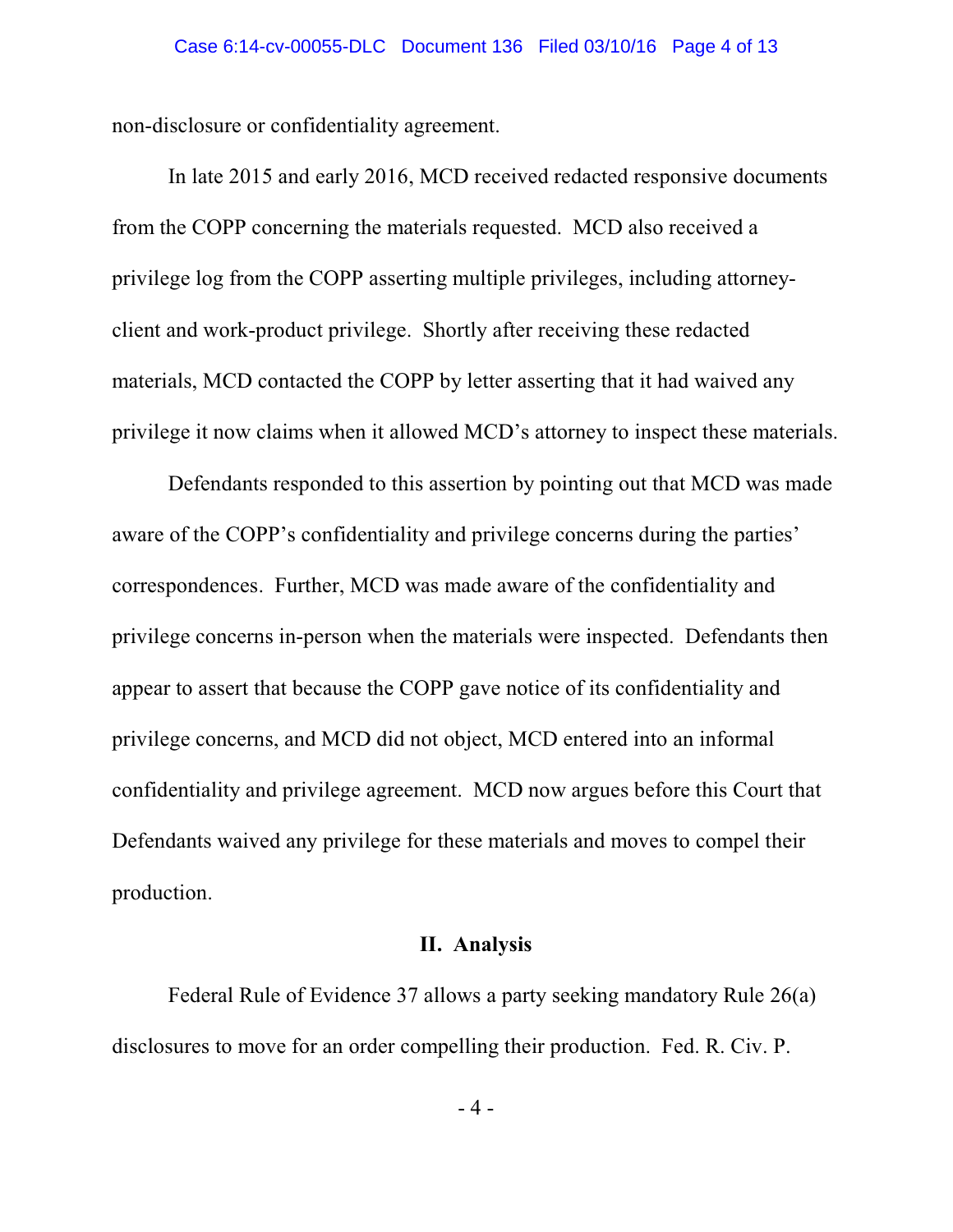$37(a)(1)(a)$ . The party resisting "discovery has the burden to show that discovery should not be allowed, and has the burden of clarifying, explaining, and supporting its objections." *Oakes v. Halvorsen Marine Ltd.*, 179 F.R.D. 281, 283 (C.D. Cal. 1998) (citation omitted). In their brief in opposition to the motion to compel, Defendants maintain that the documents sought by MCD are privileged materials and protected from disclosure pursuant to the attorney-client privilege and work-product rule. The Court will address each of these claimed protections separately.

### **A. Attorney-Client Privilege**

Defendants assert that the vast majority of the documents requested by MCD are protected by the attorney-client privilege. In particular, Defendants maintain that notebooks and investigative reports prepared by COPP staff during the investigation of alleged disclosure violations constitute attorney-client communications. COPP staff, Defendants argue, should be likened to agents of COPP's attorneys. As a result, their communications with these attorneys and Commissioner Jonathan Motl, i.e. the client, are protected as privileged. Defendants further argue that this privilege was not waived by allowing MCD counsel to inspect these materials because this disclosure was not intentional under Federal Rule of Evidence 502(a)(1). Defendants further cite to

- 5 -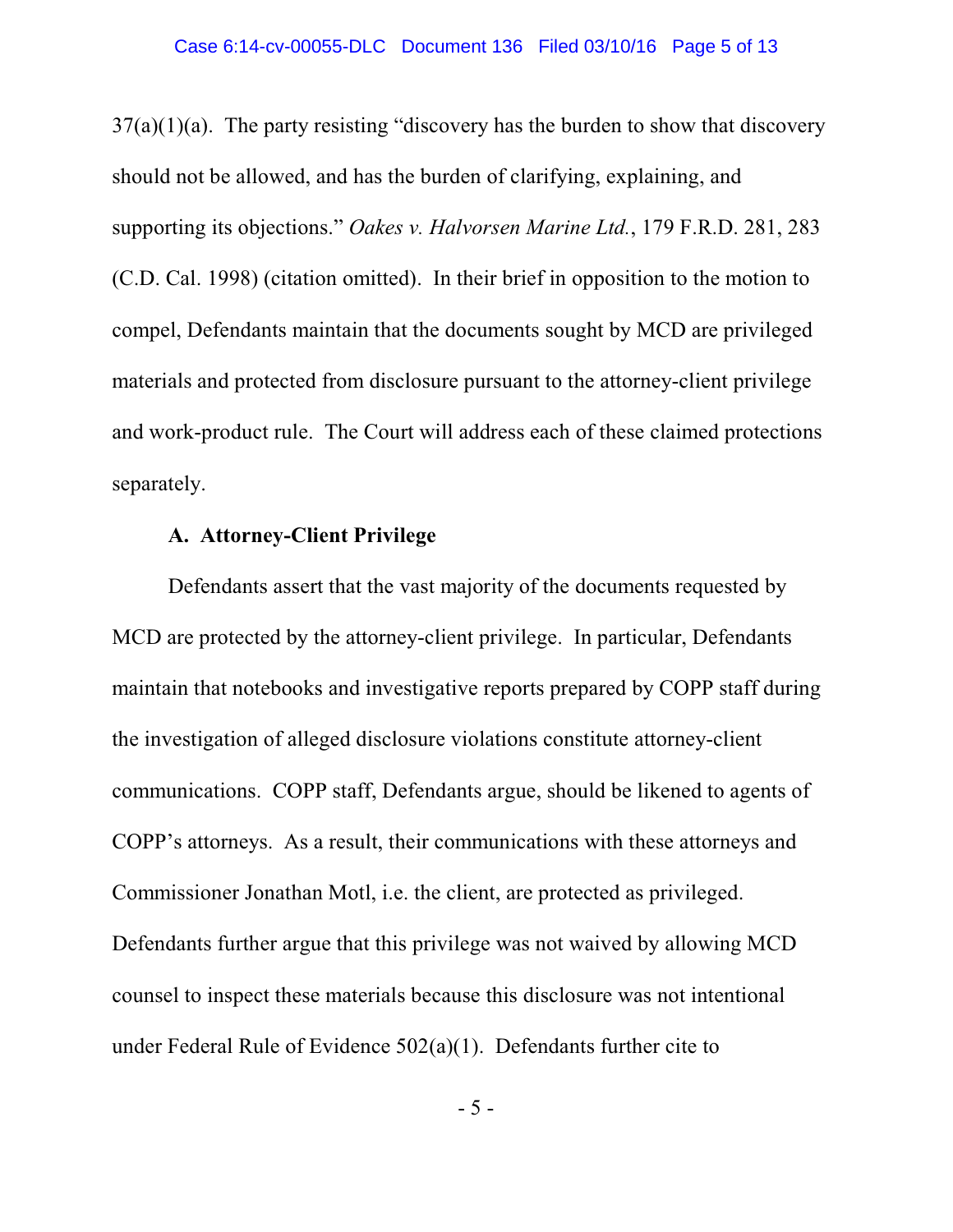communications with MCD where the COPP explained its confidentially policies and its understanding that allowing MCD's counsel to view these files would not waive the privilege.

"The attorney-client privilege protects confidential communications between attorneys and clients, which are made for the purpose of giving legal advice." *United States v. Richey*, 632 F.3d 559, 566 (9th Cir. 2011) (citing *Upjohn Co. v. United States*, 449 U.S. 383, 389 (1981). This privilege "is intended to encourage clients to make full disclosure to their attorneys, recognizing that sound advice depends" on fully informed lawyers. *Hernandez v. Tanninen*, 604 F.3d 1095, 1100 (9th Cir. 2010) (citing *Upjohn Co.*, 449 U.S. at 389 (internal quotation marks omitted). "The party asserting the attorney-client privilege has the burden of establishing the relationship and privileged nature of the communication." *Richey*, 632 F.3d at 566. This privilege, however, may be waived. *Hernandez*, 604 F.3d at 1100. As the Ninth Circuit clarified,

The doctrine of waiver of the attorney-client privilege is rooted in notions of fundamental fairness. Its principal purpose is to protect against the unfairness that would result from a privilege holder selectively disclosing privileged communications to an adversary, revealing those that support the cause while claiming the shelter of the privilege to avoid disclosing those that are less favorable. For this reason we have admonished that the focal point of privilege waiver analysis should be the holder's disclosure of privileged communications to someone outside the attorney-client relationship,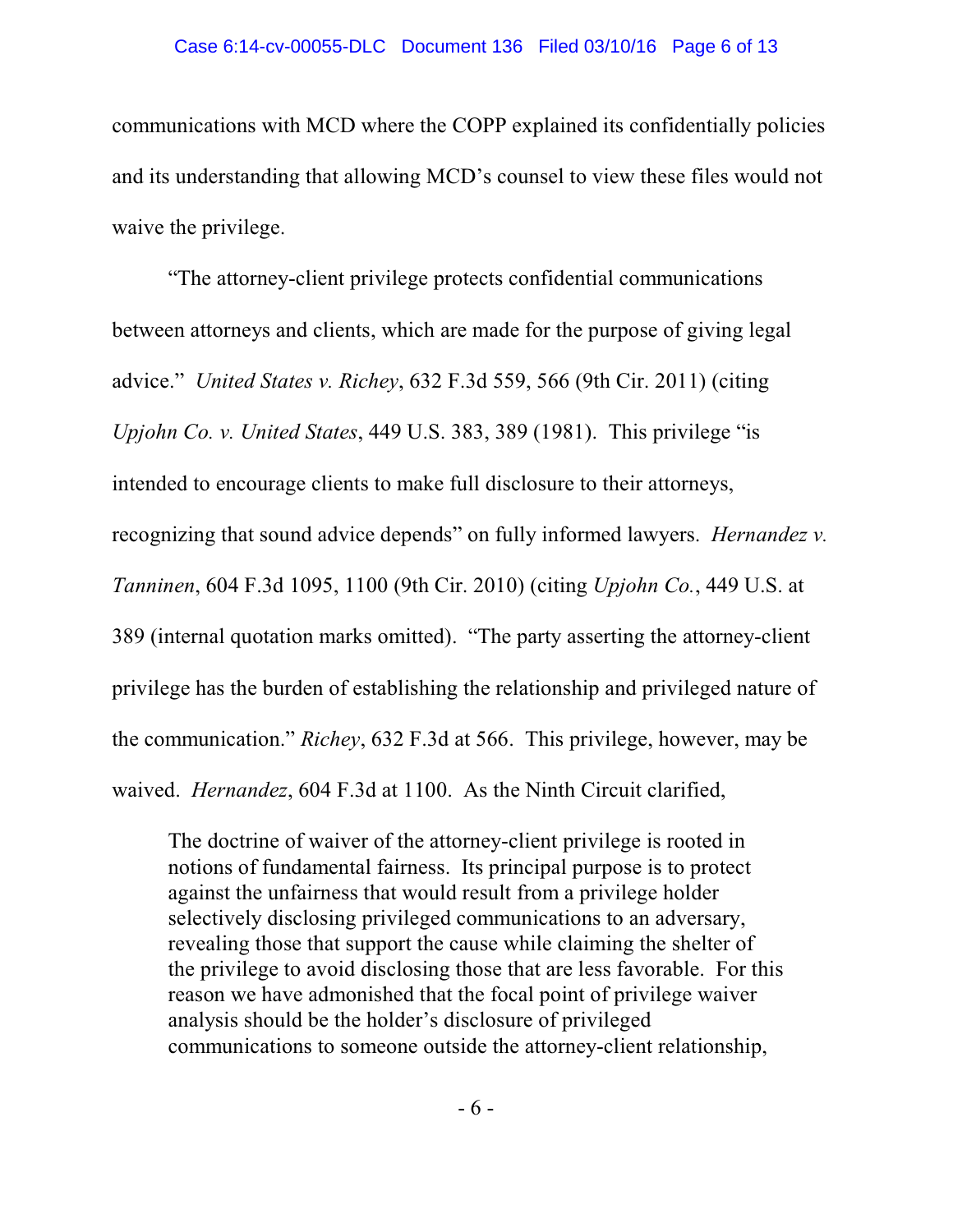not the holder's intent to waive the privilege.

*Tennenbaum v. Deloitte & Touche*, 77 F.3d 337, 340–341 (9th Cir. 1996).

Here, Defendants, as the party asserting an attorney-client relationship, retain the burden of establishing this privilege. However, even if Defendants could meet their burden, of which the Court is highly skeptical, Defendants have waived their privilege. In contrast to Defendants' argument that its disclosure was not intentional under Federal Rule of Evidence 502(a)(1), the above case law makes clear that the focus of the Court's inquiry must be on the intentional act of disclosure to individuals outside the attorney-client relationship, not the privilege holder's subjective intent. *Tennenbaum,* 77 F.3d at 341; *see also Bittaker v. Woodford*, 331 F.3d 715, 720 n. 4 (9th Cir. 2003) (providing that "an express waiver need not be effectuated by words or accompanied by the litigant's subjective intent") (citations omitted).

Thus, even the Commissioner did not intend to waive the privilege by allowing MCD to view the notebooks and investigative reports, the act of allowing the inspection to take place results in a waiver by voluntary disclosure. *Id.* at 720 (stating that "once documents have been turned over to another party voluntarily, the privilege is gone, and the litigant may not thereafter reassert it to block discovery of the information and related communications by his adversaries").

- 7 -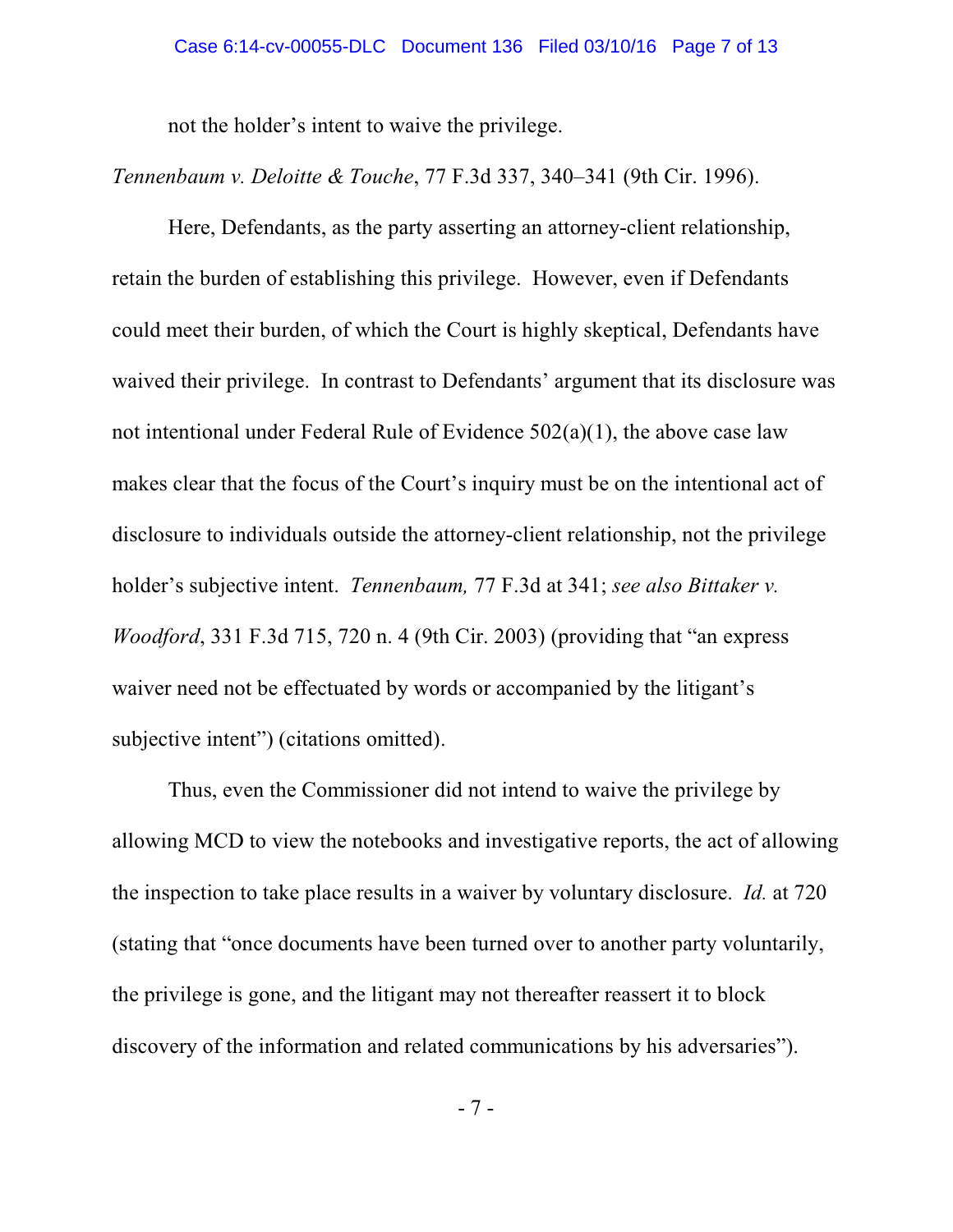Accordingly, because the Commissioner allowed MCD to inspect these materials, Defendants have waived any privilege they may have had. As a result, MCD's motion to compel will be granted as to any materials inspected by MCD's attorney and subsequently designated in the privilege log as protected attorneyclient materials. Finally, the Court stresses that in compelling the disclosure of these materials, the Court makes no pronouncements about the admissibility of this evidence at trial.

## **B. Work Product Privilege**

Similar to the above discussion, Defendants also assert that many of the materials sought by MCD, in particular COPP's investigatory files, are protected under the work-product doctrine, as enumerated in Federal Rule of Civil Procedure 26(b)(3). This Rule provides that,

Ordinarily, a party may not discover documents and tangible things that are prepared in anticipation of litigation or for trial by or for another party or its representative (including the other party's attorney, consultant, surety, indemnitor, insurer, or agent). But ... those materials may be discovered if:

(i) they are otherwise discoverable under Rule  $26(b)(1)$ ; and

(ii) the party shows that it has substantial need for the materials to prepare its case and cannot, without undue hardship, obtain their substantial equivalent by other means.

Fed. R. Civ. P. 26(b)(3)(A). Thus, "[t]he work-product doctrine is a 'qualified privilege' that protects 'certain materials prepared by an attorney acting for his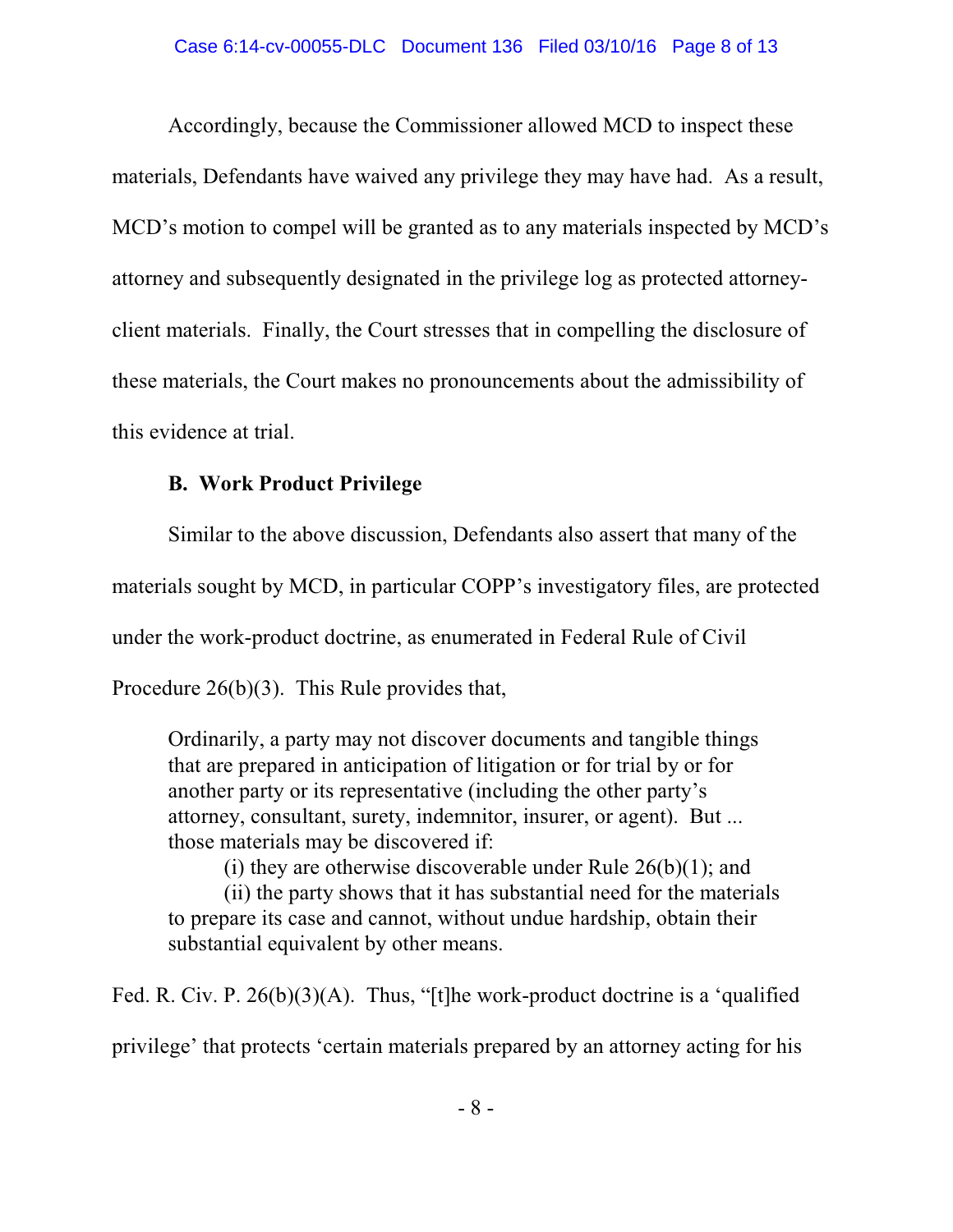#### Case 6:14-cv-00055-DLC Document 136 Filed 03/10/16 Page 9 of 13

client in anticipation of litigation.'" *Hernandez*, 604 F.3d at 1100 (quoting *United States v. Nobles*, 422 U.S. 225, 237 (1975). These protections extend to an "investigator working for attorneys, provided the documents were created in anticipation of litigation." *In re Grand Jury Subp. (Mark Torf/Torf Envtl. Mgt.)*, 357 F.3d 900, 907 (9th Cir. 2004) (citing *Nobles*, 422 U.S. at 239).

Here, Defendants maintain that, due to the adversarial nature of the COPP's complaint and investigation process, documents and materials created by COPP staff, i.e., COPP's agents, are defacto "documents and tangible things . . . prepared in anticipation of litigation" and are protected from disclosure. The Court questions Defendants' wide-reaching and all encompassing approach to these protections. However, like the attorney-client privilege discussed above, even if these files were protected by the work-product doctrine, these protections may be waived. *Hernandez*, 604 F.3d at 1100.

"At its core, the work-product doctrine shelters the mental processes of the attorney, providing a privileged area within which he can analyze and prepare his client's case." *Nobles*, 422 U.S. at 239. Unlike the attorney-client privilege which seeks to "protect [] evidence from disclosure to the outside world," the workproduct doctrine protects work product materials from disclosure to opposing counsel. Charles Alan Wright et al., *Federal Practice and Procedure* vol. 8, §

- 9 -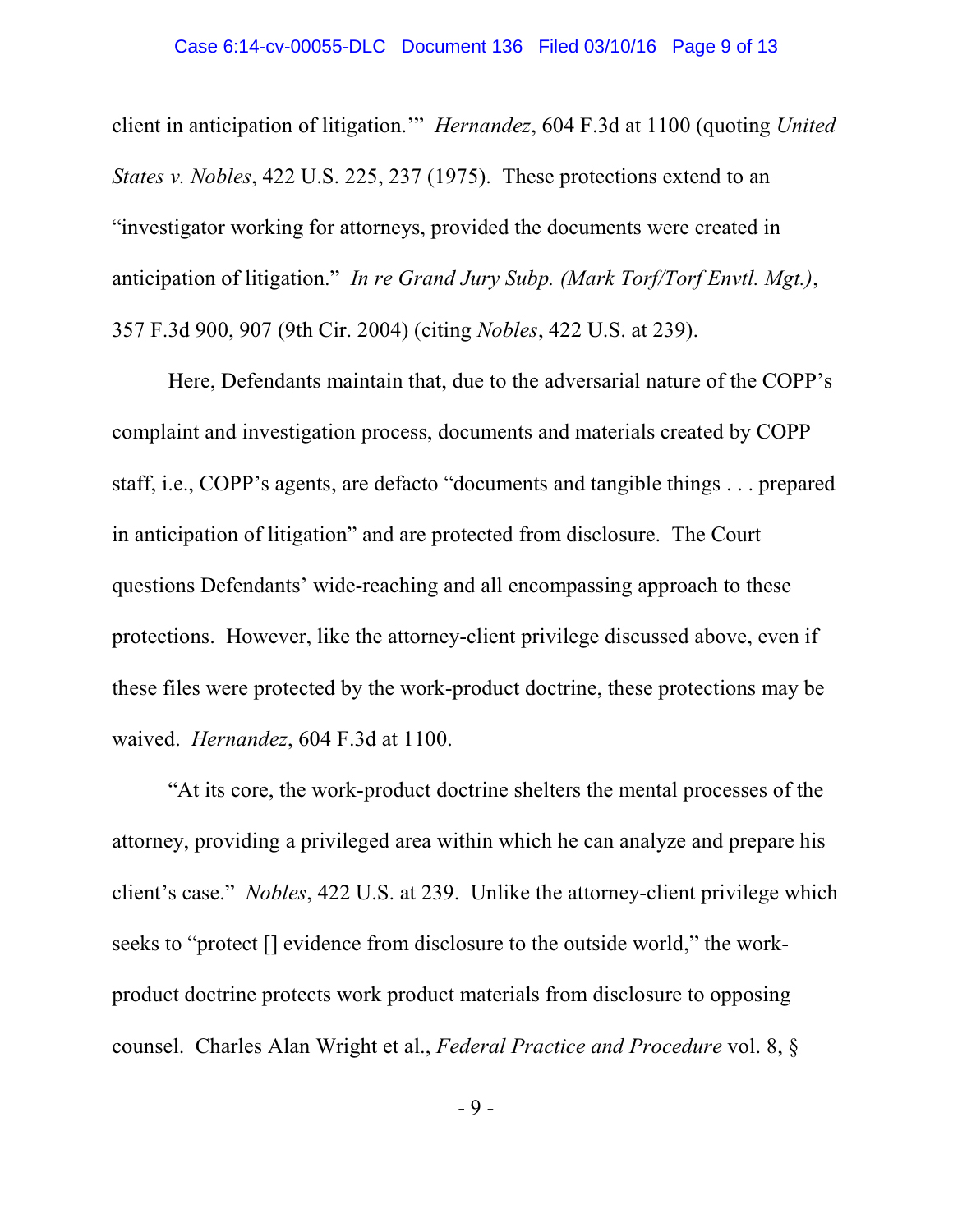2024, 531–532 (3d ed., West 2005). Accordingly, "[i]f documents otherwise protected by the work-product rule have been disclosed to others with an actual intention that an opposing party may see the documents, the party who made the disclosure should not subsequently be able to claim protection for the documents as work product." *Id.* at 530.

Here, the COPP allowed opposing counsel to view the materials it now claims are protected under this doctrine. These actions and subsequent asserted protections violate the spirit of this doctrine. Further, allowing opposing counsel to view these materials under the theory that she would not be able to testify to their contents puts MCD's counsel in a precarious and unfair position. Counsel for MCD must now choose between continued representation of her client, which would prevent her from testifying as to the contents of the redacted materials, or withdrawing as counsel in order to testify. The Court finds that Defendants actions weigh in favor of a finding of waiver. Thus, Defendants waived the protections afforded by the work-product rule when it allowed MCD's counsel to inspect these materials. MCD's motion will be granted. Further, as stated above, in compelling the production of these materials, the Court reserves judgment concerning the admissibility of this evidence at trial.

Lastly, the Court finds it necessary to address Defendants' argument that,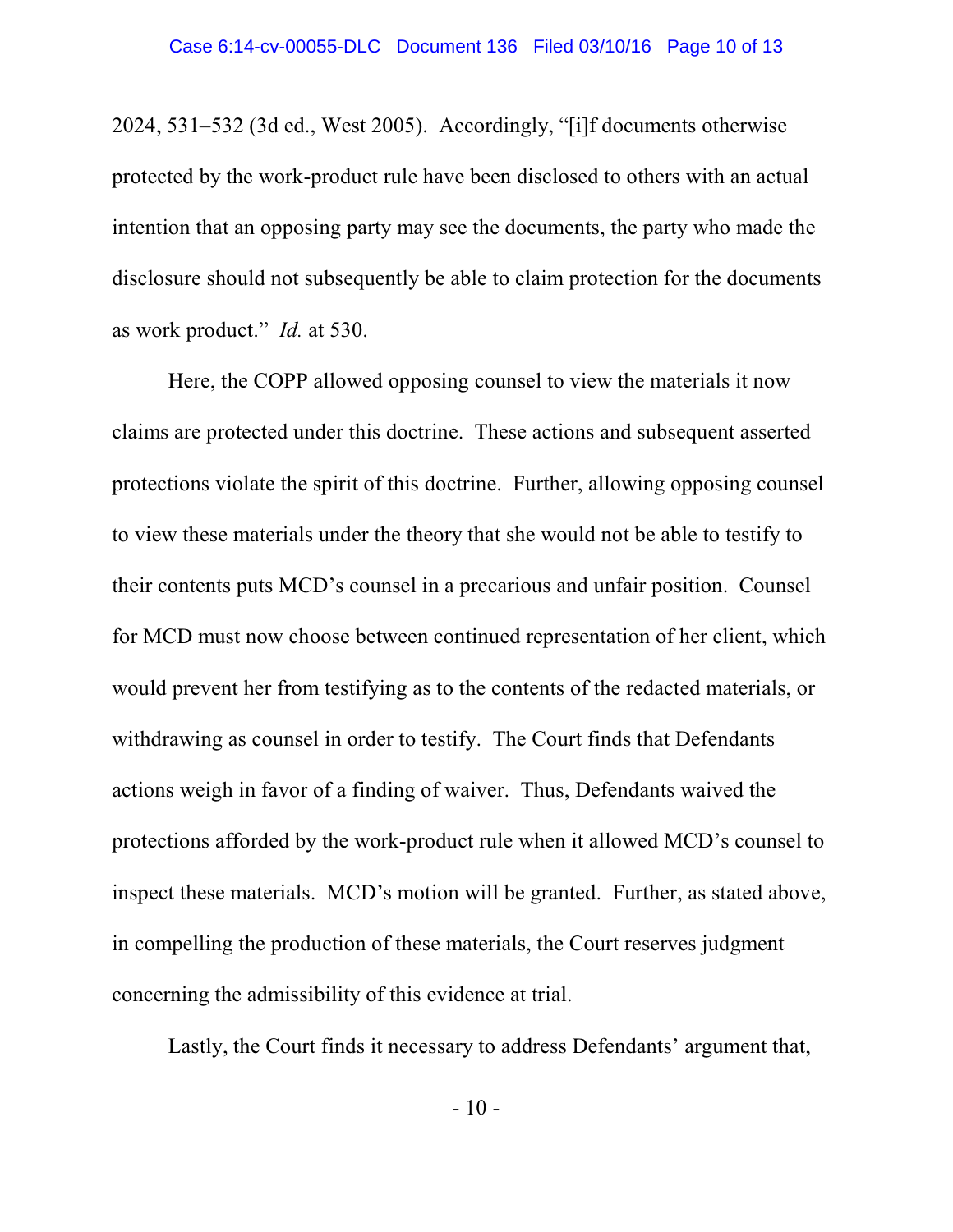even if these materials were disclosed to MCD's attorney, these disclosures were not intentional as contemplated in Federal Rule of Evidence 502(a)(1). Defendants rely on the COPP's correspondence with MCD as evidence of its lack of intention to waive the privilege. Notwithstanding this argument, if permitting opposing counsel to view these materials was not an intentional waiver of privilege under Rule 502(a)(1), logic dictates that these inspections would amount to an inadvertent disclosure as described in Rule 502(b)(1). However, in order for these disclosures to be considered a non-waiver of the privilege, the COPP must show that it took reasonable steps to prevent the disclosure of the material. Fed. R. Evid. 502(b)(2); see also Explanatory Note to 502(b) (stating that "considerations bearing on the reasonableness of a producing party's efforts include the number of documents to be reviewed and the time constraints for production").

Here, the issue at bar does not involve a situation where protected materials were inadvertently disclosed through the production of thousands of documents. Instead, the COPP intentionally allowed MCD's counsel to view these protected documents under a vague and one sided understanding that the privilege would not be waived. The Court finds Defendants' non-waiver argument unavailing. Accordingly, MCD's motion to compel will be granted as to any materials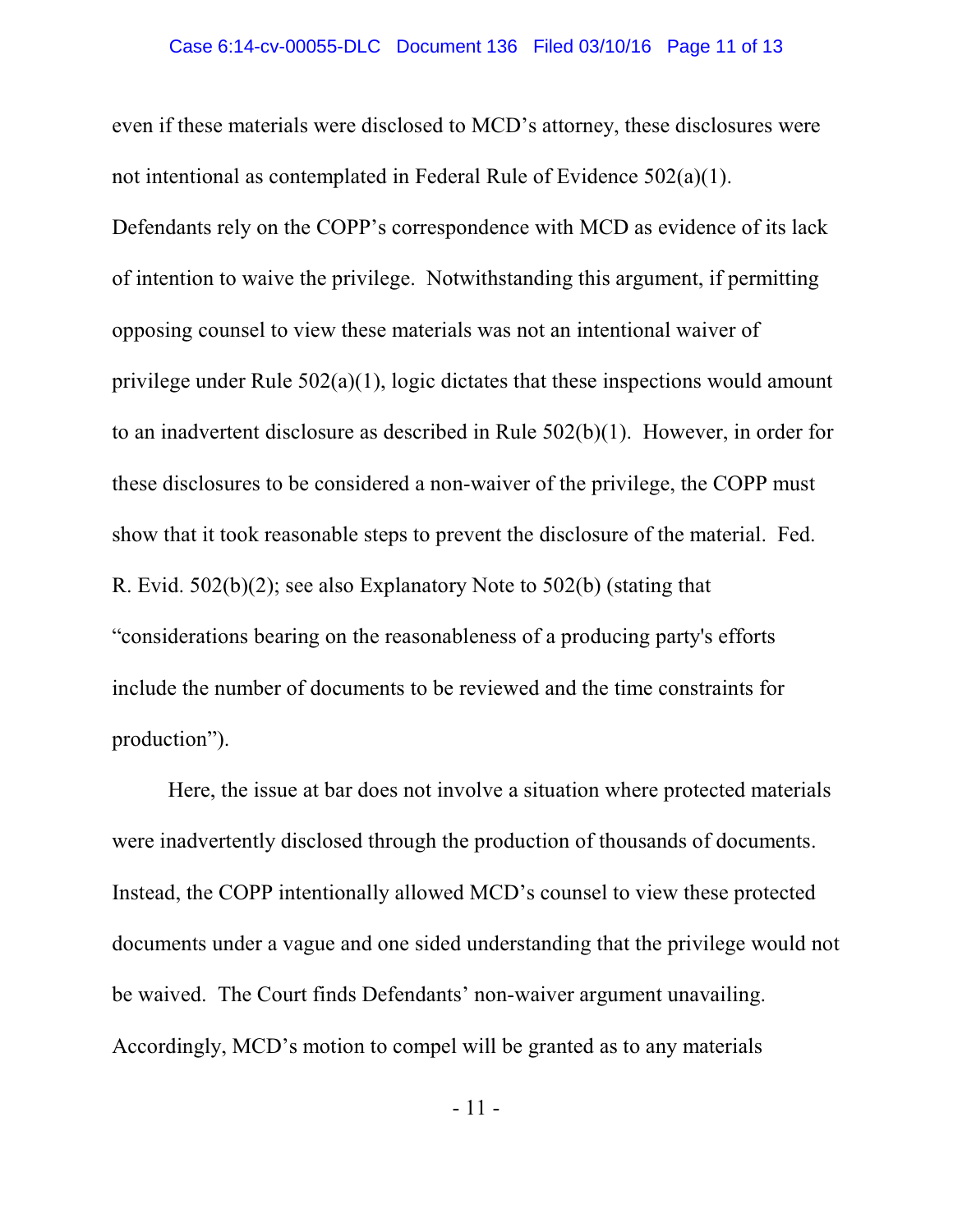inspected by MCD's attorney and subsequently designated in the privilege log as protected work product materials.<sup>2</sup>

#### **III. Confidentiality**

Despite the Court's findings that the privilege has been waived for the materials described above, the Court recognizes the good-faith efforts of Defendants to protect the confidentiality of these materials. The Court further appreciates the sensitive nature of the documents contained in the COPP staff notebooks and investigatory reports. These materials contain politically charged information involving accusations and complaints of allegedly unlawful conduct by Montana's elected officials and political candidates. If these materials were freely available to the public, the potential exists for non-parties to this suit to be annoyed, embarrassed, or oppressed by allegations and information that may not even be true. *See* Fed. R. Civ. P. 26(c)(1) (stating that for good cause, a court may "issue an order to protect a . . . person from annoyance, embarrassment, [or] oppression"). As such, the Court will order MCD and its attorneys to maintain the confidentiality of these materials and to prevent distribution of this discovery to

 $2$  Defendants also make the argument that Montana District Court Judge Jeffery Sherlock's December 5, 2014, order on discovery has already determined that the materials sought by MCD are privileged. *COPP v, Wittich*, BDV-2014-251, Montana First Judicial District, Lewis and Clark County (December 5, 2014). Because the Court finds that Defendants have waived any privilege they may have had over these materials, the Court declines to address Defendants' argument.